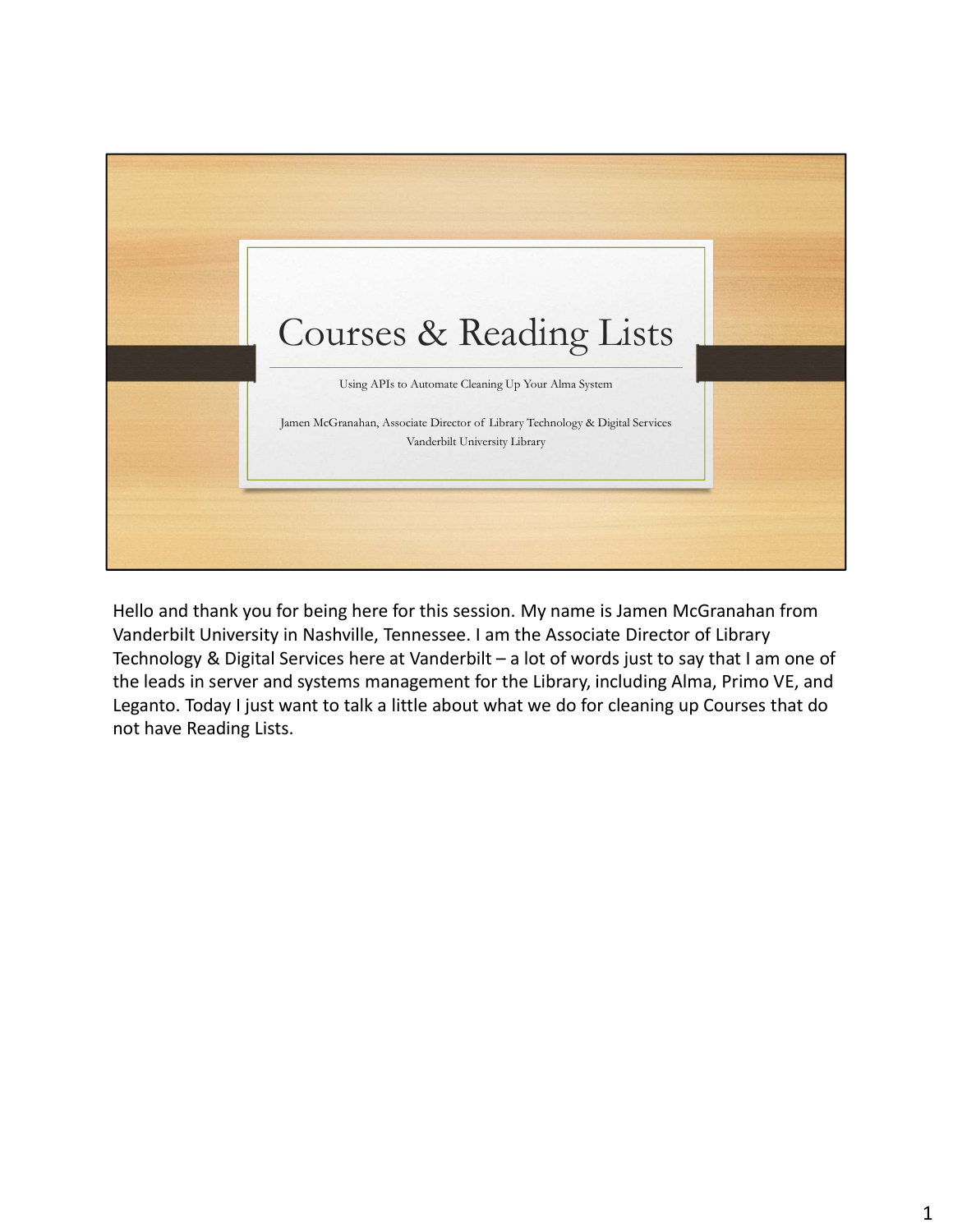

Symphony system. At the same time, we implemented Leganto as a Course Reading list tool. During implementation, we imported a lot of old course reserves that were in our previous system, so we had a lot of old data that needed to be removed.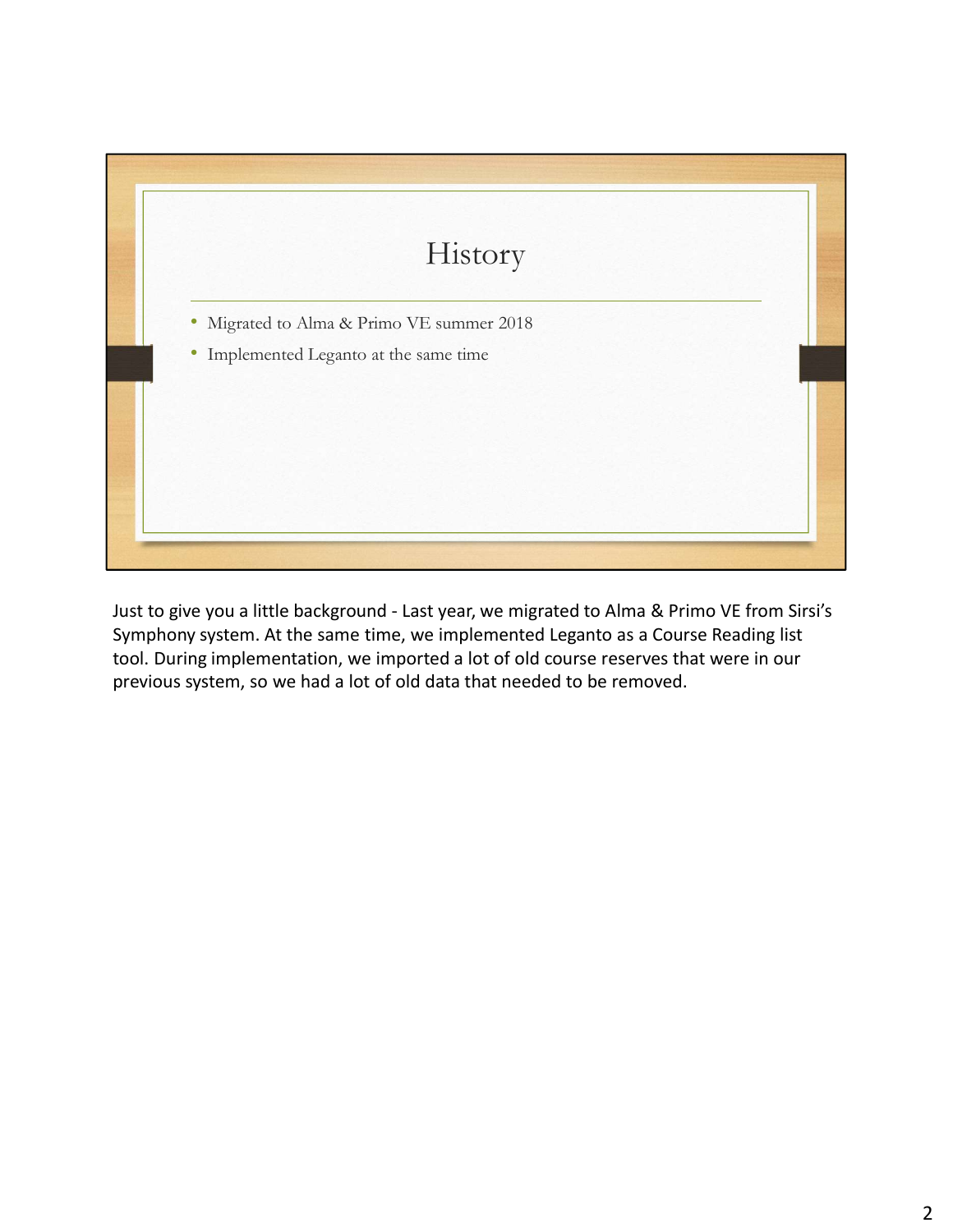

Now this script would not have been possible without Eduardo Prieto's presentation at ELUNA 2019. He detailed basically everything I am showing you today, but it also gave me an opportunity to mess with and learn more Python, which was one of my goals for this year.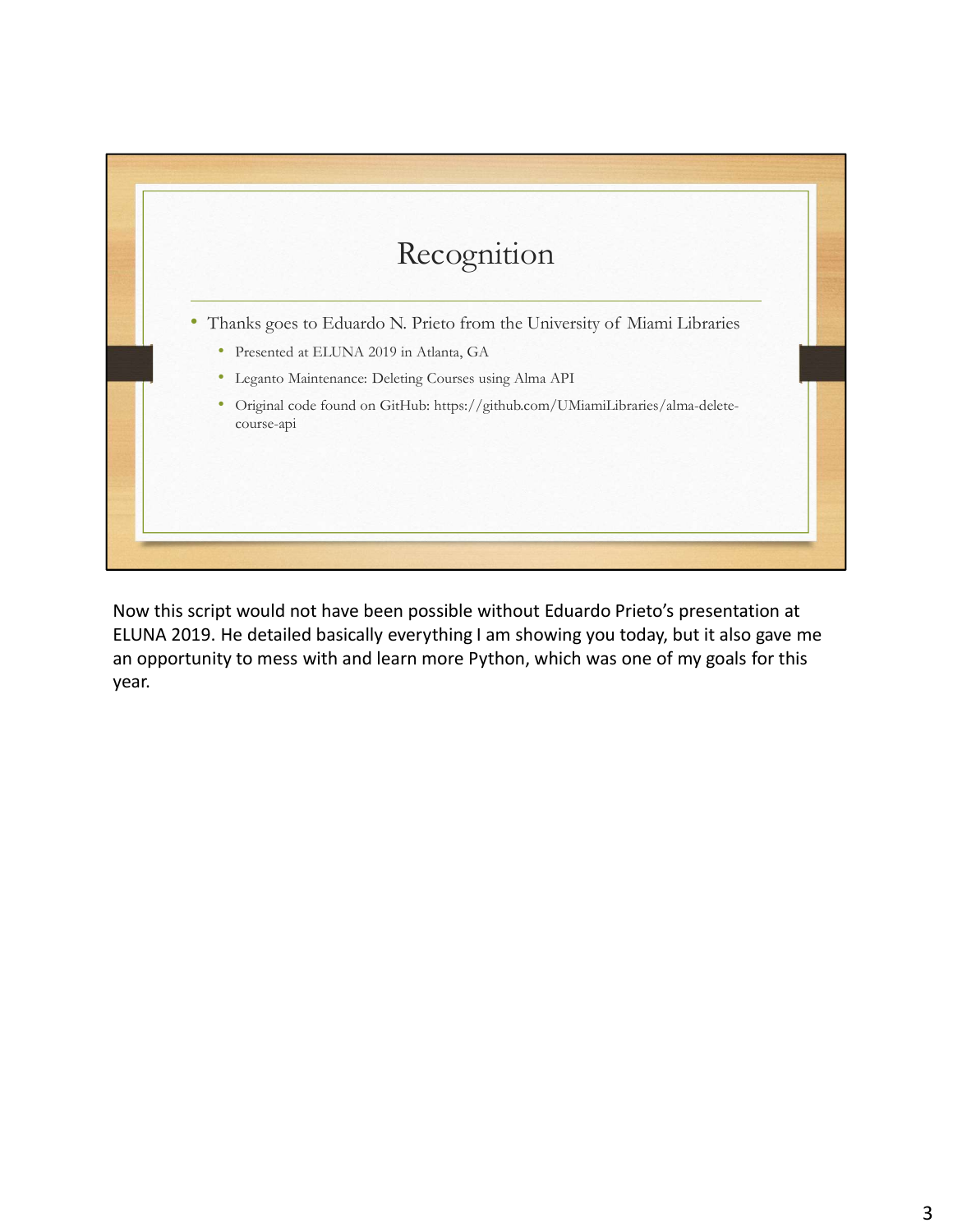

Data clean up is an ever growing task and as we add more and more content to Alma, we learn that there is more and more data that needs to be updated or removed. The cleaner the system, the smoother it will run, so it is important to have some kind of task that assists in this process. For us, removing old course data that had no reading lists attached seem to be the hanging fruit. Since we do not roll over courses, it was not imperative to keep courses. But we are short on staff and not a lot of free time, so for us, using the method presented at ELUNA 2019 seemed to be the best option.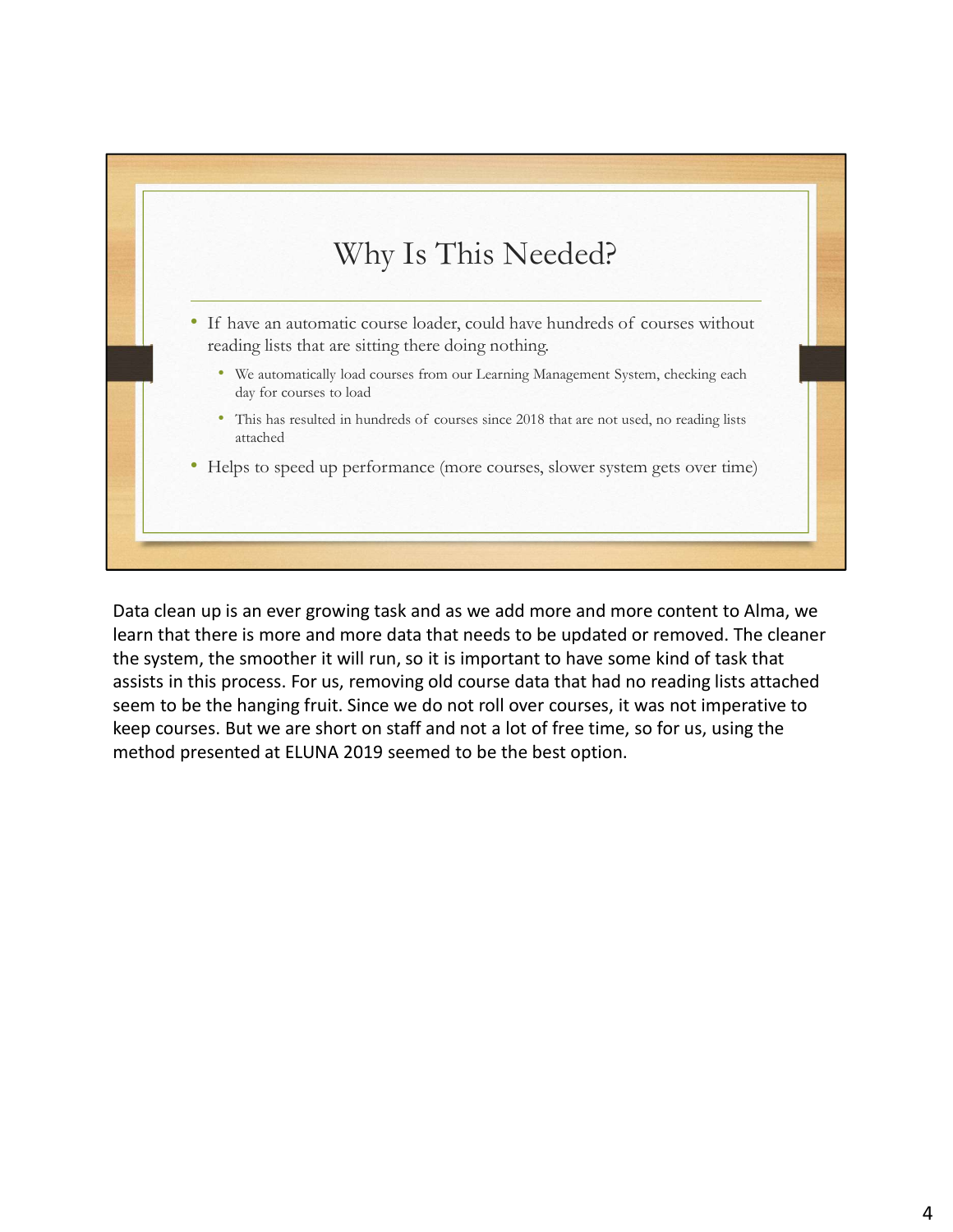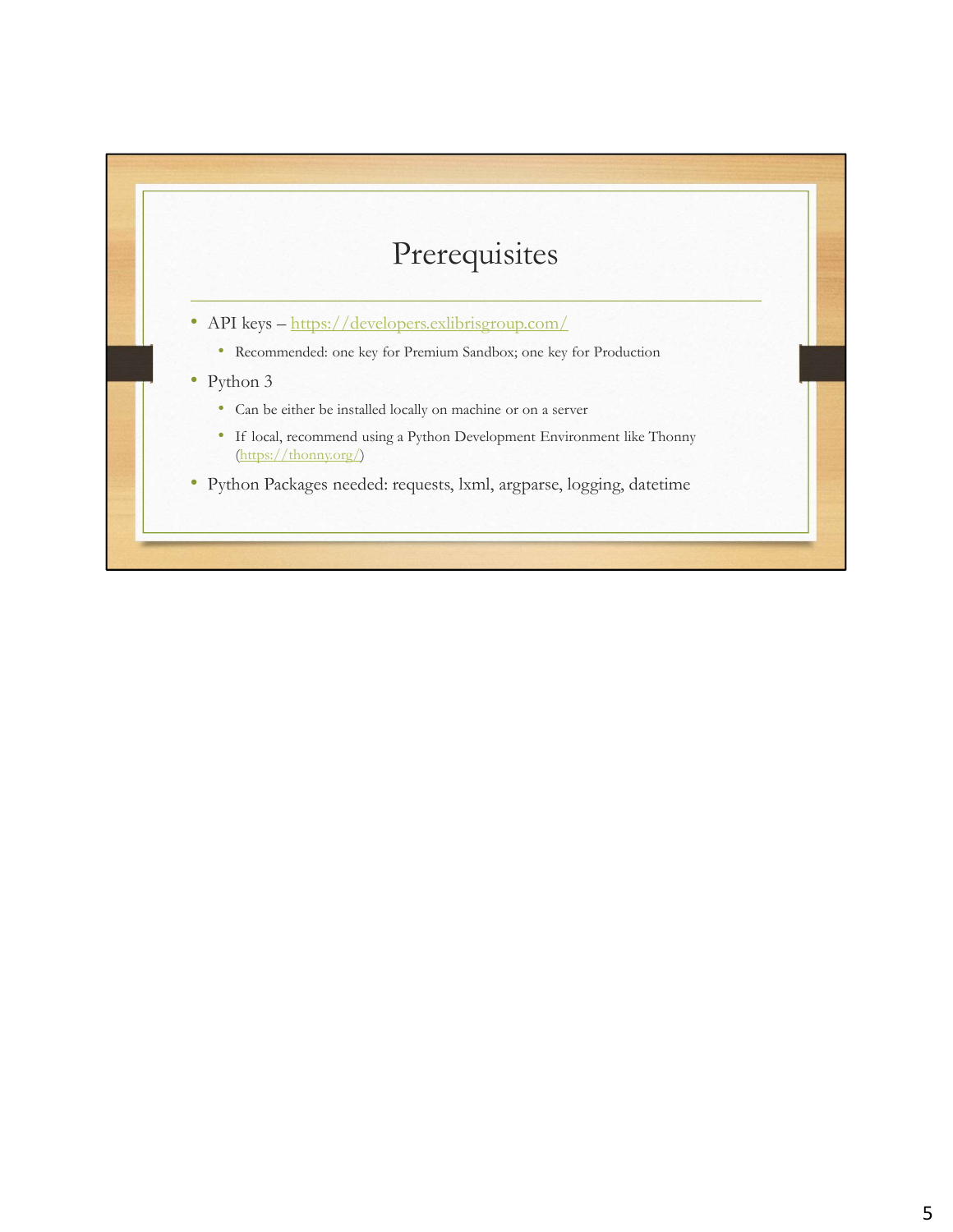